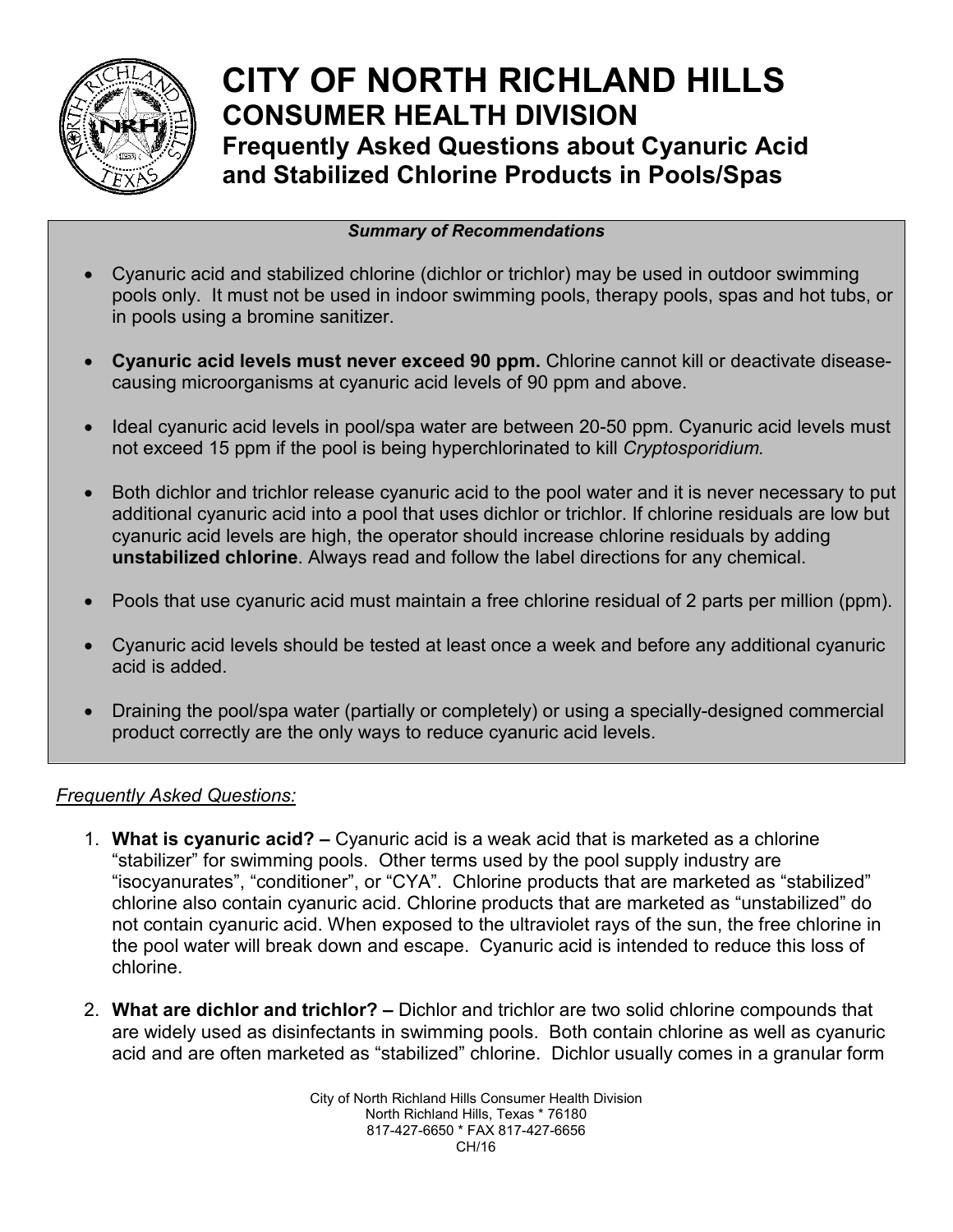and is marketed for the residential swimming pool market. It is not often used in commercial pools because it is unsuitable for commercial disinfectant feeders. Trichlor is often sold in a tablet or stick form for use in an erosion feeder for small commercial pools, such as those at hotels and motels. Both dichlor and trichlor release cyanuric acid into the water, so it is not necessary to add cyanuric acid to a pool that uses either of these compounds as the primary disinfectant.

- 3. **So what does cyanuric acid do? –** Basically, cyanuric acid acts as a "sunscreen" for chlorine. Cyanuric acid forms a weak "bond" with the free chlorine in the water, effectively trapping it from escaping and protecting it from the sun's UV rays. Properly managed, cyanuric acid has been shown to reduce the amount of chlorine that needs to be added in order to maintain the minimum residual in an outdoor pool. In a small pool with a moderate bather load, cyanuric acid can significantly reduce the costs spent on chemical disinfectants.
- 4. **Is there a trade-off? –** Yes, by forming temporary bonds with the free chlorine, cyanuric acid will reduce the overall effectiveness of the chlorine. The amount of time it takes to kill bacteria can be significant increased with the use of cyanuric acid. For this reason, the Model Aquatic Health Code and NRH ordinance mandate that all outdoor pools which use cyanuric acid as a stabilizer maintain a minimum free chlorine residual of 2 parts per million (abbreviated ppm or 2 mg/L).
- 5. **I have an indoor pool. Should I use cyanuric acid?**  No; cyanuric acid is not allowed to be used in an indoor pool. Remember that cyanuric acid is intended to reduce the loss of free chlorine that is caused by the sun's UV rays. Indoor pools are not exposed to direct sunlight and therefore, there is no benefit in using cyanuric acid or trichlor or dichlor in indoor pools.
- 6. **How much cyanuric acid should be used in a swimming pool? –** Chemical suppliers recommend that the optimal range for cyanuric acid is 30-50 ppm, although a study published by the University at California at Davis indicates that there is still significant savings in chemical costs in levels as low as two or three parts per million. Other authorities recommend about 20 ppm for a good cost-to-benefit ratio.
- 7. **How much is too much cyanuric acid? –** At levels above 50 ppm, pools reach the point of "diminishing returns" where the reduction in chlorine effectiveness and cost of buying cyanuric acid outweighs the benefits. *Cyanuric acid levels above 90 ppm are prohibited in NRH because at these levels, the effectiveness of chlorine is severely diminished and the chlorine cannot deactivate disease-causing microorganisms in the pool water.*
- 8. **What are the effects of higher levels of cyanuric acid? –** As the level of cyanuric acid rises, the effectiveness or "killing power" of the free chlorine residual weakens. At above 50 ppm of cyanuric acid, the time it takes to kill bacteria in the water is much longer compared to swimming pool water without cyanuric acid. As the level of cyanuric acid builds up, the chlorine will become increasingly less effective in keeping the water clean. The chlorine can no longer deactivate disease-causing microorganisms, and people can get sick when they are exposed to the water. Problems such as increased cloudiness in the pool water, high bacterial test results, and even algae growth can also occur.